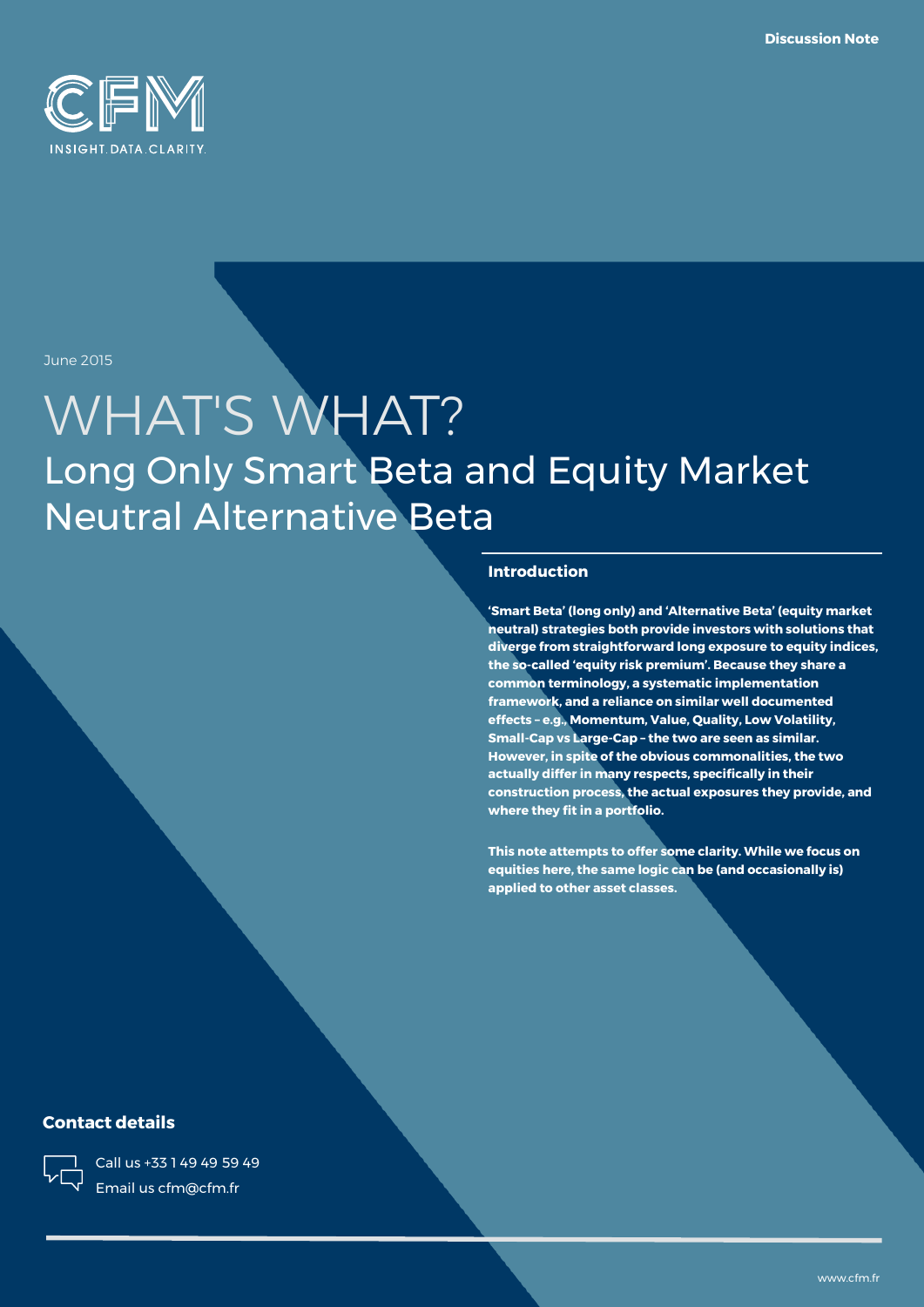## Defining the strategies

Smart Beta has roots in the traditional asset management world. It typically comprises long only equity strategies with no leverage, and is frequently offered via mutual funds or ETFs<sup>1</sup>. Examples of Smart Beta strategies include:

- Alternative weighting rules applied to capture certain factors within an equity index. For example, a fundamental weighting rule, such as 'Value', may allocate stock weights based on their Book to Price ratio.
- Risk driven portfolio construction rules such as Minimum Variance, Maximum Diversification, or Equal Risk Weighting.
- A mix of alternative indexing and risk-based portfolio construction rules.

Smart Beta portfolios, including ETFs, sometimes aim to track indices that are published by third parties, facilitating a high degree of transparency.

Equity Market Neutral (EMN) Alternative Beta strategies originate in the alternative investment universe, arising from research on well documented market effects including Value, Quality, Momentum, and Low Volatility. Persistent, robust and scalable signals based on these factors are used to construct a market neutral portfolio, with long and short positions and zero net exposure. A zero equity beta construction provides a 'pure' signal exposure. The level of gross exposure (i.e., leverage) allocated to each signal is adjusted to attain the desired volatility target.

## How much Equity Beta?

Smart Beta strategies are long only; as a result, most of their risk comes from equity beta. Difficult periods for equities will therefore also be difficult for Smart Beta portfolios.

Some investors hedge the equity beta exposure by shorting futures or sector ETFs, in order to isolate the 'Smart' component. This, however, is at best an approximation to a genuinely market neutral portfolio vis-à-vis a broader spectrum of market risk factors<sup>2</sup>.

EMN Alternative Beta strategies aspire to being a truly market neutral construction, and aim to exhibit very little equity beta risk. Neutralizing the portfolio ought to be done comprehensively: protection from undesirable market moves should not be limited to naïve dollar neutrality.

The use of single stock short selling enables a 'clean' market neutral construction, and the prudent use of leverage in the portfolio makes it possible to target specific risk exposures for each of the desired factors.

# Controlling risk and factor exposures

Unlevered, long only Smart Beta solutions have most of their risk in the equity beta exposure, and so are exposed to market moves, much as other traditional long only portfolios. Time-varying volatility and stock dispersion directly impact both the overall level of portfolio risk and the risk allocated to specific factors. A construction that mixes equity beta risk with several other specific factor exposures makes it difficult to estimate the effective risk allocated to any single factor.

Some studies<sup>3</sup> have shown that the behaviour of 'risk based' Smart Beta portfolios (e.g., equally weighted, equal risk contribution) can largely be explained by indirect exposure to a limited set of traditional factors such as value, small cap, or low volatility. These exposures are hidden, not explicitly budgeted, which makes accounting for the actual risk allocation less transparent.

In both long only and beta-hedged implementations, unlevered Smart Beta strategies provide a relatively modest exposure to the mix of selected equity factors, which is not easily adjusted.

Smart Beta portfolios may also exhibit strong sector biases; e.g., a utilities bias in low volatility portfolios.

EMN Alternative Beta employs leverage, which managers can vary with fluctuating market volatility to maintain the desired allocation of risk to each factor. This is an attractive feature for investors who choose a risk budgeting approach to allocation.

Careful portfolio construction, combined with shorting, enables managers to hedge out equity beta and other risk factors or 'modes' that account for collective moves within stock portfolios.

<sup>1</sup> For an extensive review of the ETF Smart Beta landscape, please refer to 'A Global Guide to Strategic-Beta Exchange-Traded Products' by Morningstar.

<sup>&</sup>lt;sup>2</sup> See Equity Market Neutral Portfolios: Hedging Out Market Factors, technical note by CFM (October 2014).

<sup>&</sup>lt;sup>3</sup> See Demystifying Equity Risk-Based Strategies: A Simple Alpha plus Beta Description, The Journal of Portfolio Management, Spring 2012, Vol. 38, No. 3: pp. 56-70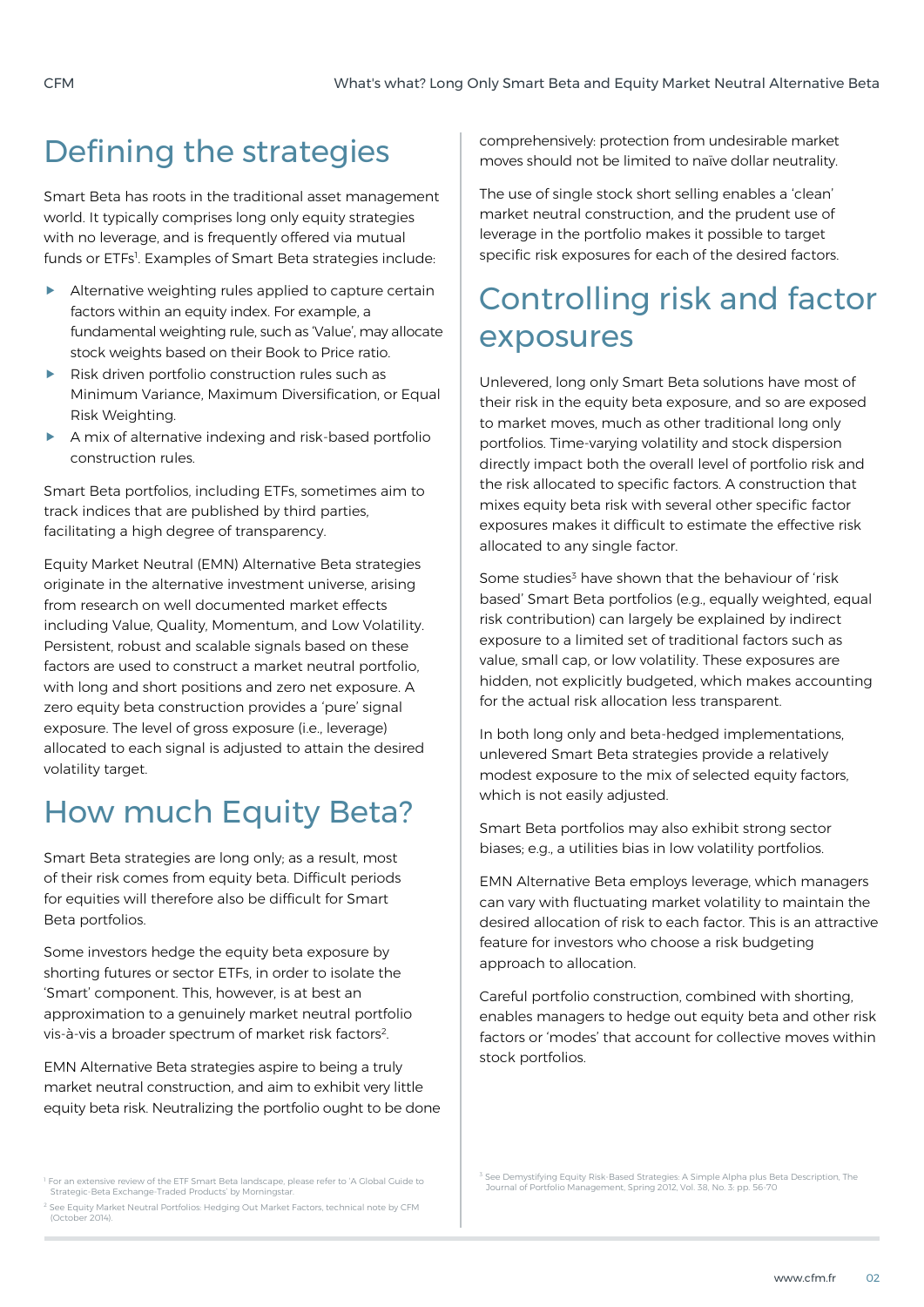### Implementation skill set

The implementation of both Smart Beta and EMN Alternative Beta requires specific skills beyond those required for passive management. Managers experienced in trading markets systematically are often better equipped.

**Trading:** Both approaches require re-balancing and so are 'active' from a trading perspective. The cost of trading and rebalancing, inclusive of market impact, is an important component of the performance of actively traded strategies. Minimizing transaction costs is a core skill of proficient systematic managers. EMN Alternative Beta solutions targeting constant risk (often with a daily reassessment of both signals and risks) will tend to trade more than Smart Beta solutions, since they factor in changes to both the signals and the market environment 'on the fly'.

For practical reasons, Smart Beta solutions typically rebalance at a fixed monthly, quarterly or even annual frequency. Rebalancing dates are somewhat arbitrary from the perspective of trading signals, each having its own frequency. This also contributes to the timevarying factor exposure of Smart Beta: between rebalancing dates, much can happen, including changes in the volatility of both the market and individual factors.

**Leverage and shorting:** Implementing a market neutral portfolio calls for experience with prime brokerage agreements, margin requirements, and financing costs, as well as an understanding of true levels of short interest and availability. Additional operational challenges are introduced, including margin call increases and sudden de-leveraging events (as occurred in August 2007), requiring expertise in operational risk management.

### Diversification: the last free lunch

Both programs offer a mix of multiple factors, with potentially favourable results:

 $\blacktriangleright$  Diversification itself: It is well-known that combining individual strategies with modest Sharpe Ratios results in a better aggregate Sharpe Ratio, provided the strategies exhibit low correlation amongst themselves. For example, Value and Momentum are known to be anti-correlated, and so tend to combine with

favourable results<sup>4</sup>. As noted, 'risk-based' Smart Beta solutions tend to be biased toward a few factors (notably Value, Small Cap and Low Volatility). Given the high correlation between the Value and Low Volatility factors, the diversification effect is weak. 'Factor based' Smart Beta and EMN Alternative Beta solutions offer access to a broader spectrum of factors, including momentum and quality, and benefit from a larger diversification effect.

 Cost savings through diversification: Managing several strategies or factors in the same portfolio can also reduce turnover (and hence trading cost) relative to managing each in a separate portfolio<sup>5</sup>, offering an additional benefit from diversification.

### What is the true cost?

Smart Beta typically comes with a headline fee lower than EMN Alternative Beta. That said, for a fair price comparison, it is more appropriate to consider the fee per unit of 'active risk'.

As discussed, Smart Beta portfolios include a significant level of equity beta that might otherwise be accessed at very low cost (see Figure 1). The added value of these solutions, which makes the fee meaningful, resides in the 'active risk' allocated to the selected factors.



LO Smart Beta EMN Alternative Beta

Figure 1: Breakdown of Equity Beta Risk and Active Risk for Long Only Smart Beta solutions and EMN Alternative Beta.

To illustrate this, a Smart Beta solution can be decomposed into a long only portfolio replicating a traditional index with an equity beta of one (for which fees should be very low), and a Long/Short dollar-neutral portfolio overlay (see Figure 2). This Long/Short overlay portfolio has a leverage that is structurally capped at one in order to stop the combination of the overlay with the long portfolio ever being short. The active risk that this virtual overlay portfolio (and thus the Smart Beta portfolio) delivers is limited compared to an EMN Alternative Beta

<sup>4</sup> See Value and Momentum Everywhere, The Journal Of Finance Vol. LXVIII, No. 3 (June 2013).

<sup>5</sup> See Cost Savings through Efficient Implementation in Equity Market Neutral Portfolios, technical note by CFM (February 2015).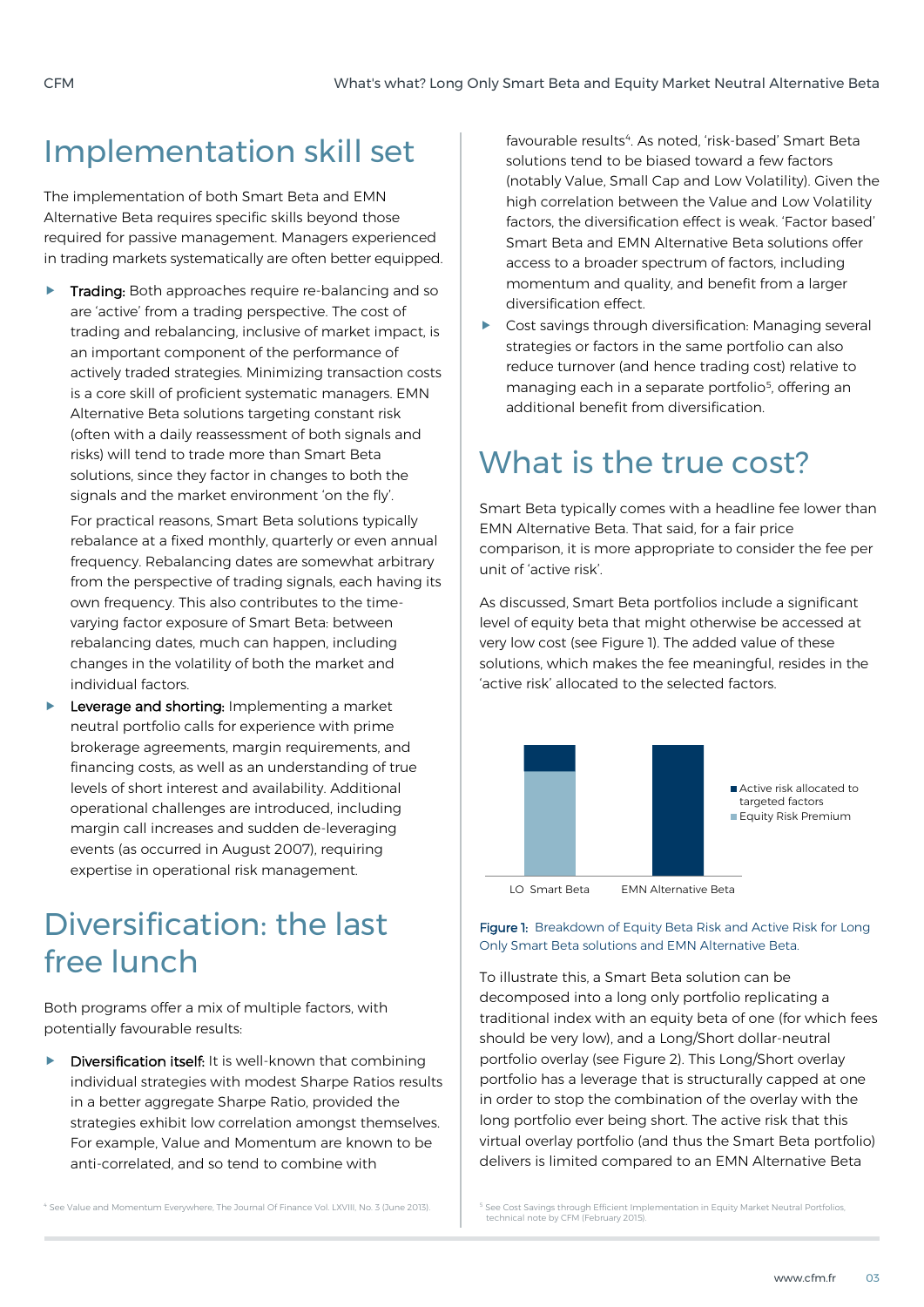strategy, which is able to target a specific risk budget through the use of leverage. The active risk delivered scales with the leverage employed: an EMN Alternative Beta portfolio with a gross leverage of five for example would deliver five times more active risk than its equivalent maximally tilted Smart Beta portfolio.

We leave it to the investor to decide on an appropriate level of fees for the active risk delivered. However, as an illustration, consider a mix of 80% allocated to passive index tracking products (for which fees have become extremely low, say 10bps) and 20% allocated to a leveraged EMN Alternative Beta solution with a 10% volatility target (with indicative fees set at a conservatively high 2%). The resultant portfolio would provide the same active risk as a Smart Beta portfolio, and cost 48bps in aggregate, quite comparable to a typical Smart Beta product.



Figure 2: Illustrative decomposition of a Smart Beta portfolio (grey) into a cap-weighted portfolio (green) plus a 'smart' dollar-neutral portfolio (dark blue) with little leverage (and thus limited active risk). This is a simplified illustration using a portfolio of 10 stocks.

## Other considerations

Beyond the points already discussed, there are numerous other factors that may influence the allocation decision. A few obvious ones include the following:

- **Transparency:** As discussed above, Smart Beta solutions often track public indices, facilitating a high level of transparency and a resultant high level of alignment with the governance guidelines of some investors. Since EMN Alternative Beta strategies are also largely well-known and not 'proprietary', managers are generally prepared (and should be expected) to be very transparent at all levels of their investment process, including sub-strategies and positions.
- Acceptability: The apparent simplicity of long only solutions may be more easily accepted by some more traditional investors. While the implementation of

strategies that utilize leverage, shorting, and derivatives, requires additional market experience, EMN Alternative Beta strategies are based on an underlying simplicity that can be broadly understood and accepted by investors.

 Regulatory and Governance Concerns: Investors may have constrained fee budgets (e.g. regulatory expense caps) or require more efficient tax structuring, which Smart Beta managers have so far been better able to address. However, EMN Alternative Beta managers are increasingly employing regulated formats including UCITS and 40 Act Funds.

### Recap

Long only Smart Beta and EMN Alternative Beta strategies share a common goal of providing investors with wellknown equity factor exposures, but employ different methodologies and implementations, which in turn lead to different results.

Smart Beta solutions provide easy access to certain factor exposures in a long only format, relying on simplicity for both input (e.g., indexing rules or risk-based weighting) and format (i.e., long only equity). As a result, there is little control over the total risk of the strategy, which is dominated by (time-varying) equity volatility rather than a fixed level of risk allocated to each factor. Indeed, the residual 'Smart' component floats on a sea of equity beta exposure. Rigorous risk allocation to specific factors is unreliable, and certain strategies can include significant sector biases. However, the long only format is notable for its ease of implementation and wide acceptance by investors. This is an all-in-one solution that combines factor exposure with the equity beta that investors either require or are willing to accept.

EMN Alternative Beta strategies are straightforward to understand, but are implemented in a manner that employs short-selling and leverage. The additional complexity in the operational setup and the portfolio construction process delivers reliable market neutrality, specific and scalable exposures to targeted factors, rigorous performance attribution, and negligible equity beta risk. While risk allocation and performance attribution are simplified, the added complexity may be a barrier for certain investors.

Given a high degree of transparency, similar pricing per unit of active risk, and commitment on the part of managers to educate investors, we believe that EMN Alternative Beta is a viable solution for investors seeking targeted exposures to specific equity factors.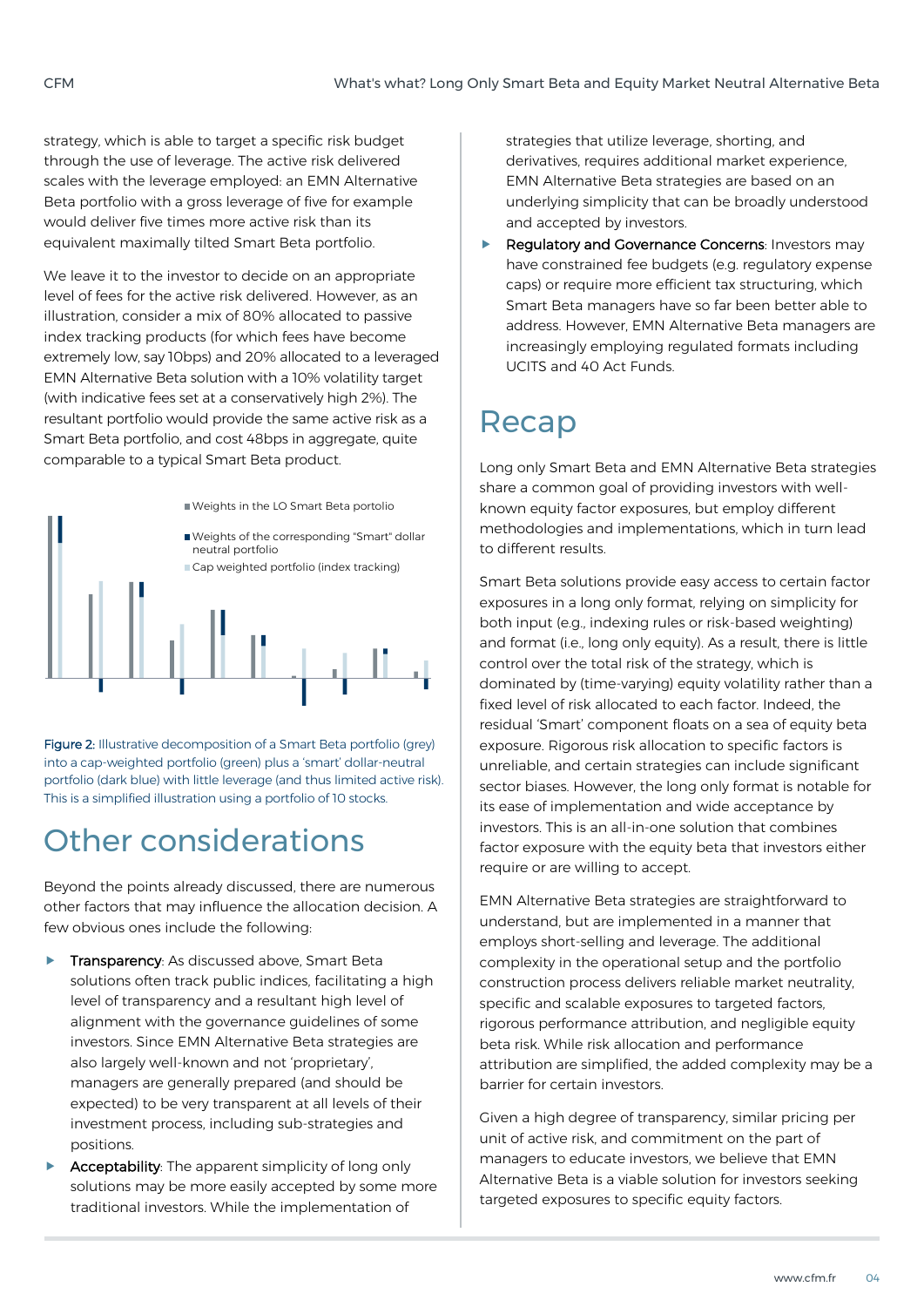### Important disclosures

ANY DESCRIPTION OR INFORMATION INVOLVING INVESTMENT PROCESS OR ALLOCATIONS IS PROVIDED FOR ILLUSTRATIONS PURPOSES ONLY.

ANY STATEMENTS REGARDING CORRELATIONS OR MODES OR OTHER SIMILAR STATEMENTS CONSTITUTE ONLY SUBJECTIVE VIEWS, ARE BASED UPON EXPECTATIONS OR BELIEFS, SHOULD NOT BE RELIED ON, ARE SUBJECT TO CHANGE DUE TO A VARIETY OF FACTORS, INCLUDING FLUCTUATING MARKET CONDITIONS, AND INVOLVE INHERENT RISKS AND UNCERTAINTIES, BOTH GENERAL AND SPECIFIC, MANY OF WHICH CANNOT BE PREDICTED OR QUANTIFIED AND ARE BEYOND CFM'S CONTROL. FUTURE EVIDENCE AND ACTUAL RESULTS COULD DIFFER MATERIALLY FROM THOSE SET FORTH, CONTEMPLATED BY OR UNDERLYING THESE STATEMENTS.